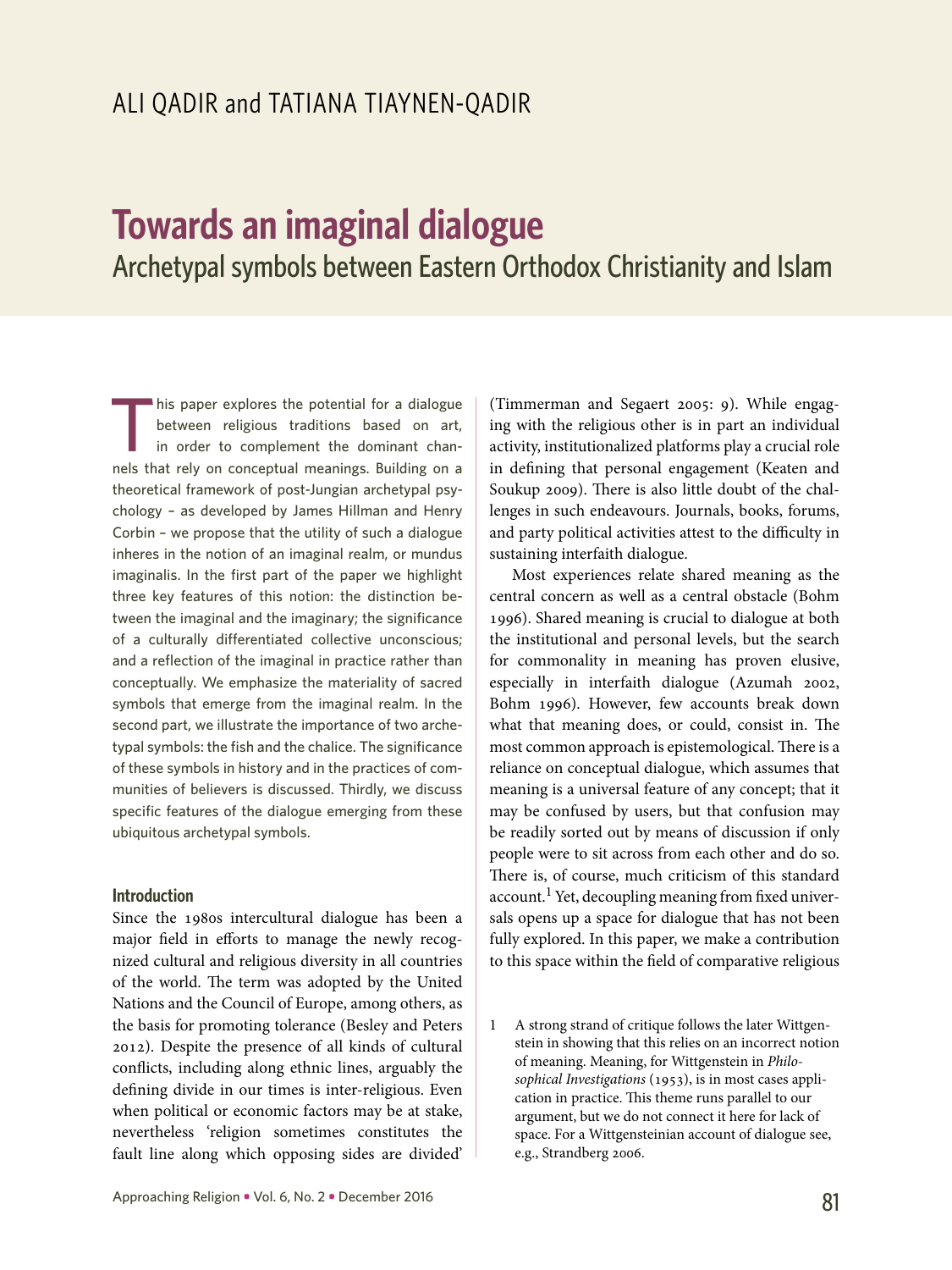studies by showing the potential for dialogue beyond assumed universal concepts.

To do so, we rely on the theory of an imaginal realm, which builds on a 'poetic basis of the mind' and emphasizes the role of images. Drawing on the work of psychoanalyst Carl Jung – star student, later rival, of Freud and a foundational figure in psychoanalysis – this line of thinking has been developed by director of the Zurich Institute for Analytical Psychology, James Hillman, as well as by the French Islamic Studies scholar Henry Corbin. The theory builds on Jung's notion of archetypes shared by humanity's collective unconscious – a sort of 'deep culture' in the anthropological sense.

As Jung and post-Jungians have done, we explore these archetypes and the imaginal realm in religious traditions. By the term 'tradition' we don't mean a collection of some archaic beliefs and outmoded practices. Rather, we use it in the sense of living traditions, involving perpetual handings-on of teachings, practices, ethics, truths and so on. A tradition's contemporaneity is what makes it relevant. As Vladimir Lossky (1976: 236) puts it, 'tradition is not merely the aggregate of dogmas, of sacred institutions, and of rites which the Church preserves. It is, above all, that which expresses in its outward determinations a living tradition'. What defines practices as traditions is their conscious sense of historicity (Gadamer 1987). In this sense, modernity (including all the varieties of secular outlooks) is a tradition as well. In some ways it is the defining tradition of our times, as it connects to all of our lived experiences as well as how we perceive the world today (on the pivotal role of secular modernity, see especially Taylor 2007). As traditions, we are especially interested in the practices of people living out their faith, not only what they profess or believe.

We choose the living traditions of Eastern Orthodox Christianity and South Asian Islam as illustration here due to our own long-term, ethnographic fieldwork amongst Orthodox Christians and Muslims in Finland, Pakistan, Russia, and South Africa between 2006 and 2016. The interconnections between the traditions is, in general, under studied. Our data includes some of this ongoing engagement and conversations with interlocutors, as well as popularly accessible images. Our focus is on developing the theoretical argument that dialogue through images supplements conceptual dialogue by tapping into universal, archetypal symbols to move beyond cognitive barriers. We illustrate this with two archetypal

symbols: the fish and the chalice. The brief discussion of features of these symbols is not meant to 'prove' the argument, but rather to highlight the variations in its utility for imaginal dialogue. More empirical work is needed to flesh out practical instances of the role these two symbols play in the life of the faithful and in underpinning dialogue.

There is no unavoidable reason to choose these particular two symbols; in fact, the very point of the collective unconscious is that it is populated by numerous such pre-agentic symbols and personifications. In his researches into cultures across the globe and over time, Jung had identified numerous archetypal symbols and personae (Jung, *Collected Works* (CW, 1979) 9, parts I and II). His purpose was to identify how these could be used to analyse psychopathology or to help patients improve their self-awareness. However, our purpose in choosing the symbols is to exemplify our argument for a crosstradition dialogue that does not rely on individual imaginations reaching out to each other, but rather on subtle tappings into pre-existent archetypes.

The rest of the paper is organized as follows. In the next section we discuss our theoretical framework, briefly outlining the concepts of the imaginal realm and the cultural unconscious. Since this framework is not immediately familiar for many, we discuss the key elements in some detail. The next two sections outline two symbols that we argue are archetypal in the sense that they are pervasive worldwide and have had the potential to move people throughout history. We describe very briefly here the symbols of the fish and the chalice. In each case we give some examples of historical and some of contemporary usage in both Eastern Orthodox and Islamic lived traditions. The final section discusses the potential utility of these symbols for imaginal dialogue.

**The imaginal realm: theory and practice** Mundus imaginalis: from imaginary to imaginal

> From the imaginal these themes enter awareness Ghalib, the whisper of your pen across paper is the sound of an angel (Mirza Ghalib, d. 1869, India, Urdu poet)

The theory of a *mundus imaginalis* was developed by the famous Sorbonne Islamic studies scholar Henri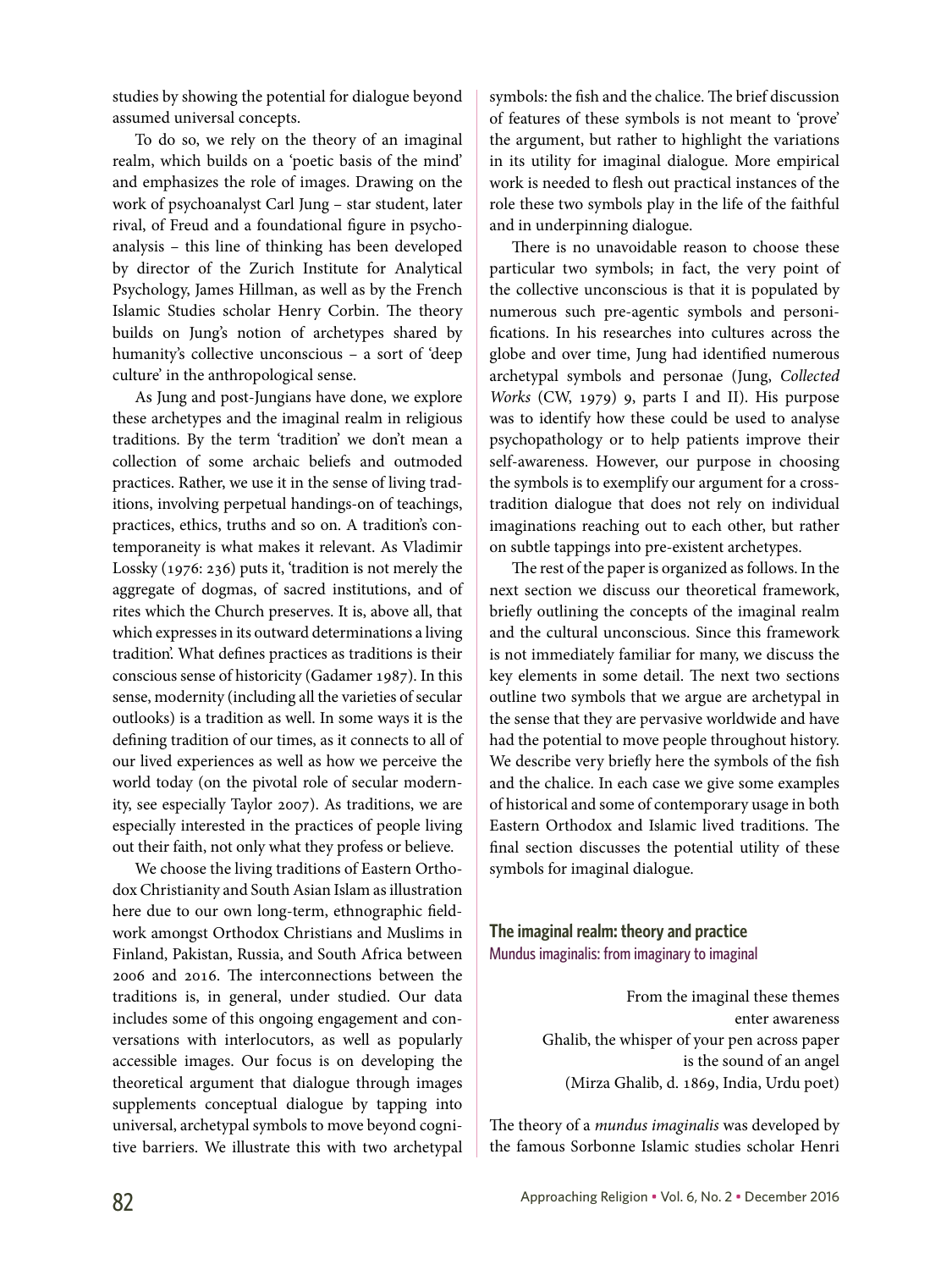Corbin in his extensive study of Sufi saints, especially Suhrawardi (d. 1191) and Ibn Arabi (d. 1240). Corbin's descriptions of the imaginal world are scattered throughout his oeuvre over decades (e.g. Corbin 1981, Corbin 1998), and summarized in a 1964 colloquium paper (Corbin 1964). In brief, *mundus imaginalis* is a circumscribed, intermediate realm of spiritual encounter: 'the place of the encounter between God's descent toward the creature and the creature's ascent toward God. Here human and divine imagination meet and the pure intelligible archetypes enter knowledge. … [I]t mediates between the world of the Spirit and the world of the body' (Bamford 1998: xx). Relying on neoplatonic Abrahamic thought, Corbin ascribes an autonomous, ontological status to this world, the realm of *Malakut* (Soul) that lies in between the worlds of *Jabarut* (Intelligence) and *Mulk* (Human Corporality).

Corbin takes care to use the Latin term for *mundus imaginalis* in order to avoid contemporary Western usages that he says are caught up in a Cartesian dualism between body and mind, and that refuse to allow for the existence of an intermediate order of reality, or one that is populated by incomplete or invisible bodies. Corbin's coinage is a self-conscious attempt to avoid 'betraying' (Corbin 1964: 1) the sense of the Arabic and Persian term *'alam-al-mithal* (literally 'world of similitude' or 'analogies') in Sufi theosophical texts. Emphasizing the sense of 'world', Corbin offers wide-ranging evidence from Arabic, Persian and pre-Platonic Greek thought to describe this world as a 'land' and 'clime' having a navigable spiritual topography, and populated by identifiable 'subtle bodies'. As he puts it, 'This is no utopia, but a real country and a real space, yet one which has neither location nor climate in the world perceived by the outer senses' (Corbin 1998: 125).

A crucial aspect of Corbin's theory is that the kingdom of 'subtle bodies' of the *mundus imaginalis* is accessible to the spiritual traveller through her subtle organ: the 'active imagination' (a term employed by Jung). Corbin often identifies the active imagination (relying on much evidence from early Christian and Muslim mystical texts) with the organ of the 'heart' – although of course not the physical muscle in the chest. This organ of cognition is 'distinct from both pure intellect and from the senses' (Bamford 1998: XX), and its elements are emotion rather than cognition, empathy rather than judgment, awe as opposed to awareness, as evident in eerie and uncanny images

(Qadir and Tiaynen-Qadir 2016). In contrast to its mere fantasy-making side, the subtle organ of the active imagination can also dedicate itself to the 'service of the Intellect, the *Noûs …* thereby the organ of prophetic vision' (Corbin 1998: 127). The active imagination then functions as a 'mirror' to the supersensible images of the intellect.

A feature of the *mundus imaginalis* is a distinction between the imaginal and the imaginary. Indeed, this was the very distinction that prompted Corbin's neologism:

> I have proposed the Latin *mundus imaginalis*, because we must avoid any confusion between the object of imaginative or imagining perception, on the one hand, and what we commonly qualify as 'imaginary', on the other. For the general tendency is to juxtapose the real and the imaginary as if the latter were unreal, Utopian … . Let me again emphasize that what is involved is not imagination as we understand it in our present-day language, but a *vision* which is *Imaginatio vera.* (Corbin 1964: 10)

The autonomous existence of the imaginal realm, and its subtle objects, has significant consequences for Corbin. Among these is the point that images are not just the sensible pictures we can see and touch, but even those that can be described in language – as indeed mystics have done across traditions and time (Cheetham 2015).

## Archetypal symbols and the collective unconscious

The concept of *mundus imaginalis*, more than anything else, led James Hillman to describe Corbin as the 'second immediate father' of archetypal psychology along with C. G. Jung (Hillman 1983: 3). Hillman has led the development (or, 're-visioning') of post-Jungian depth psychology that recognizes and seeks to re-balance the many-sidedness of human nature. The imaginal is essential to post-Jungian archetypal psychology in its view of the basic structure of human reality: 'Here I am suggesting both a *poetic basis of mind* and a psychology that starts neither in the physiology of the brain, the structure of language, the organization of society, nor the analysis of behavior, but in the process of imagination' (Hillman 1975: xi). The image is primal and irreducible (although it may be expressed verbally):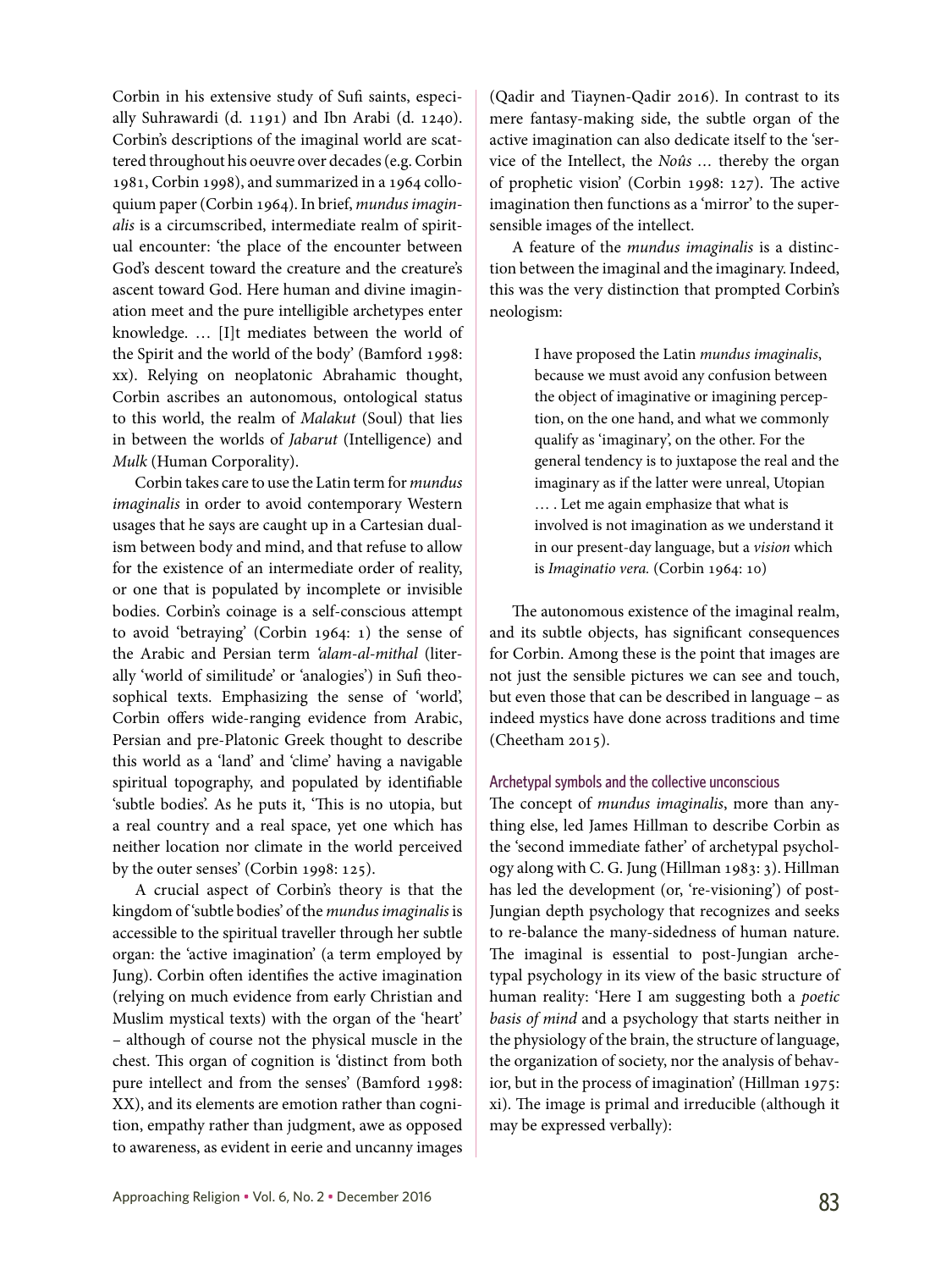… allegory is a defensive reaction of the rational mind against the full power of the soul's irrational personifying propensity. … Images are turned into pre-defined concepts … . We sin against imagination whenever we ask an image for its meaning, requiring that images by translated into concepts. (Hillman 1975: 8, 39)

Indeed, '"Stick to the image" (Jung, CW 16: §320) (Jung 1979) has become a golden rule of archetypal psychology's method, and this because the image is the primary psychological datum' (Hillman 1983: 9). The imaginal is, crucially, 'personified', leading to the notion of the 'archetype' as an essential building block in Hillman's approach. Although taking clarification of the concept further than Jung – who believed that archetypes are models of people, behaviours and personalities – Hillman's account remains difficult to encapsulate. That is intentional, since the complexity of archetypes and their fundamental challenge to our naturalized, Cartesian way of conceptualizing things defy direct capture. Like art, society, wellbeing, and so on, archetypes too cannot be completely circumscribed or bounded, but can still be used (Ahmed 2002). Jung, Hillman and others prefer to elaborate the ways in which archetypes work rather than what they are ontologically (hence the focus on archetypal psychology). Still, as a starting point, Hillman suggests:

> Let us then imagine archetypes as the *deepest patterns of psychic functioning*, the roots of the soul governing the perspectives we have of ourselves and the world. They are axiomatic, selfevident images to which psychic life and our theories about it ever return. They are similar to other axiomatic first principles, the models or paradigms, that we find in other fields. (Hillman 1975: xiii, italics in original)

For Hillman, as for Jung, archetypes are autonomous to the extent that individuals do not fantasize or 'imagine' them. We are, rather, living them, or experiencing the world through them. Indeed, 'All the most powerful ideas in history go back to archetypes' (Jung, CW 8). In many ways, for post-Jungian thought, there is nothing deeper, nothing more primal, to human consciousness than archetypes. This irreducible emphasis can be likened to neo-Kantian social theory's recognition, after the

linguistic turn, that the basic structure of human cognition is based on language (e.g. Brown 1989).<sup>2</sup>

Archetypes reside in the autonomous realm of *mundus imaginalis*, but this realm is not merely accessible through rigorous esoteric training. In fact, it is reflected in the world around us through what Jung termed the 'collective unconscious'. With this term, Jung differentiated the homogenous unconscious, innovatively identified by Freud, into a personal and a collective aspect. The latter is that part of each person's unconscious that is shared across all of humanity (Jung, CW 7: §437ff). Over a lifetime of immersion in the symbols, myths and legends of cultures and religious traditions from around the world, Jung became ever more convinced of the universality and autonomy of the collective unconscious. He collected a veritable library of evidence of symbols appearing in the visualizations and dreams of people who could never have known of those symbols through personal experience: Europeans capturing ancient European, but also Eastern, symbols. In contemporary social theory, we might relate the collective unconscious to a 'deep' sense of culture in the anthropological sense (although this connection needs further social theoretic elaboration). In brief:

> My thesis then, is as follows: in addition to our immediate consciousness, which is of a thoroughly personal nature and which we believe to be the only empirical psyche (even if we tack on the personal unconscious as an appendix), there exists a second psychic system of a collective, universal, and impersonal nature which is identical in all individuals. This collective unconscious does not develop individually but is inherited. It consists of pre-existent forms, the archetypes, which can only become conscious secondarily and which give definite form to certain psychic contents. (Jung, CW 9, part 1)

Jung and post-Jungians such as Hillman analyse virtually any psycho-social condition in terms of the denial of a personality's collective features and of its inherent image-work. Pathology is often an

<sup>2</sup> Recent arguments note that the poetic basis of human reality extends beyond language and into mental images that are not always described in language but that underpin social action (Alasuutari and Qadir 2016).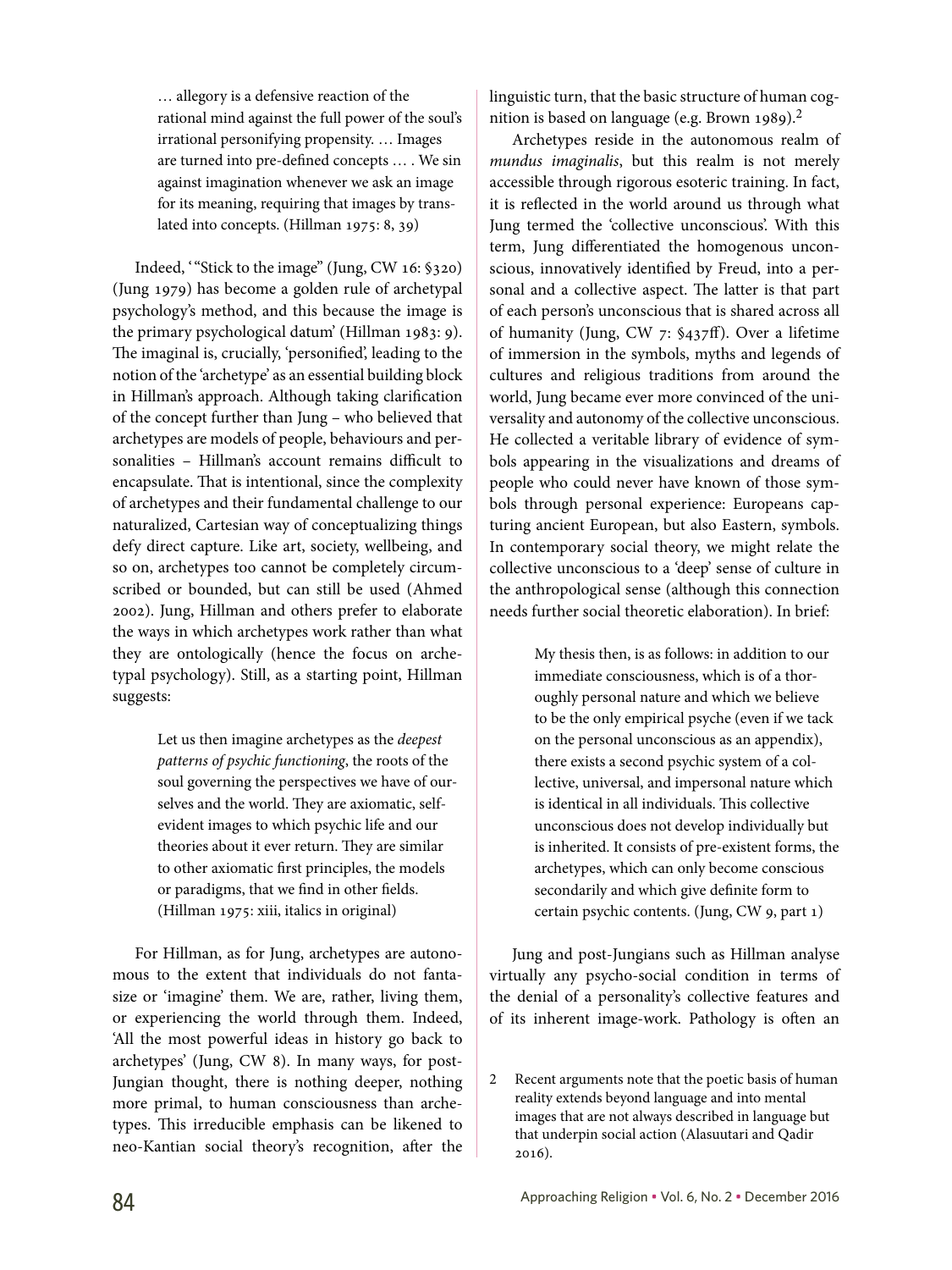insistence on one-sidedness in the face of humanity's inherent plurality as evident in the multi-faceted collective unconscious. Literalism is:

> an idol that forgets it is an image and believes itself a God, taking itself metaphysically, seriously, damned to fulfill its task of coagulating the many into singleness of meaning which we call facts, data, problems, realities. ... Remember: the enemy is the literal, and the literal is not the concrete flesh but negligence of the vision that concrete flesh is a magnificent citadel of metaphors. (Hillman 1975: 150, 74)

Again, Jung put it succinctly: 'Our true religion is a monotheism of consciousness, a possession by it, coupled with a fanatical denial of the existence of fragmentary autonomous systems' (Jung, CW 13: §51). Post-Jungian psychology, from Corbin through to Hillman, allows an unexplored move beyond singular, ego-dominated, and monocularly-moral visions of dialogue. Such work would free images from 'serving a narrational context, having to tell a story with its linear, sequential, and causal implications that foster first-person reports of the egocentric actions and intentions of a personalistic subject' (Hillman 1983: 15).

From the perspective of post-Jungian depth psychology, it is self-evident that archetypes exist in all traditions. Yet these archetypes are not static, and their configurations or appearances vary across cultures. It thus becomes important to map how precisely bridges can be built in the cultural unconscious. Against this backdrop we are interested in reoccurring imaginal themes across history (in religious images, texts and songs) and in contemporary ethnographic accounts of Christian Orthodoxy and Islam. Our contention is that these archetypal themes resonate in humanity's cultural unconscious, and it is this resonance that builds the platform for a dialogue of traditions.

## Orthodox icons

It is important to keep in mind different histories of dealing with religious images in Orthodox Christianity and Islam (or others). For the former, we focus in this paper on icons, which have always been central to Orthopraxis (e.g. Weaver 2011). In Orthodox Christianity, icons have often come to be seen as 'windows on eternity', expressions of divine presence and beauty in the created world (Munteanu 2013). While the basic meaning of the word 'icon' is 'image' or 'likeness', it has come to signify a religious painting, usually painted on wooden panels, and often considered to be divinely inspired (Cawthorne 2005: 8). Icons are usually two-dimensional images depicting saints, angels, Mary, the Holy Trinity, Jesus, or important events.

Yet calling an icon a religious image or a religious painting would be inaccurate from the perspective of Orthopraxis – their veneration is not the veneration of the material pictures, but is directed rather to the archetype of the painted icon (Hann and Goltz 2010: 12). Indeed, icons can be seen as having an agency of their own: an icon is considered successful not if the artist executes precisely the conventions of iconography, but if God has blessed him to convey what is normally invisible and unknowable, and the icon is popularly legitimated (Weaver 2011: 407).

Similarly, the early twentieth-century Russian Orthodox theologian and philosopher Pavel Florensky has pointed out that icons can be 'doors' to eternity (Florensky 1994). Saints and other heavenly beings depicted in icons emerge as living creatures of other realms:

> I look at the icon and tell myself: 'This is She', not the image of Her, but She Herself, contemplated through mediation, with the help of icon-writing art. As if through the window, I see the Mother of God, the Mother of God Herself, and I pray to Her, face to face, not to the image. There is no image in my consciousness: there is a board with paints, and there is the Mother of God Herself. (Florensky 1993: 48, our translation)

Some icon writers are historically thought of as having had direct experience of the divine. For this reason, the icon-writing canon, which incorporated the revealed encounters of Church Fathers and saints, is strictly followed. However, many iconic styles have grown out of later Church authorizations of icons that had become popular. Whatever the role of the Orthodox Church was in legitimizing or authorizing the styles, the fact that such icons attracted huge popular followings – even attributions of miracles – points to their archetypal value. The highest form of icon painting, according to Pavel Florensky, is when icons convey 'all-human canons' (*kanony voistinu*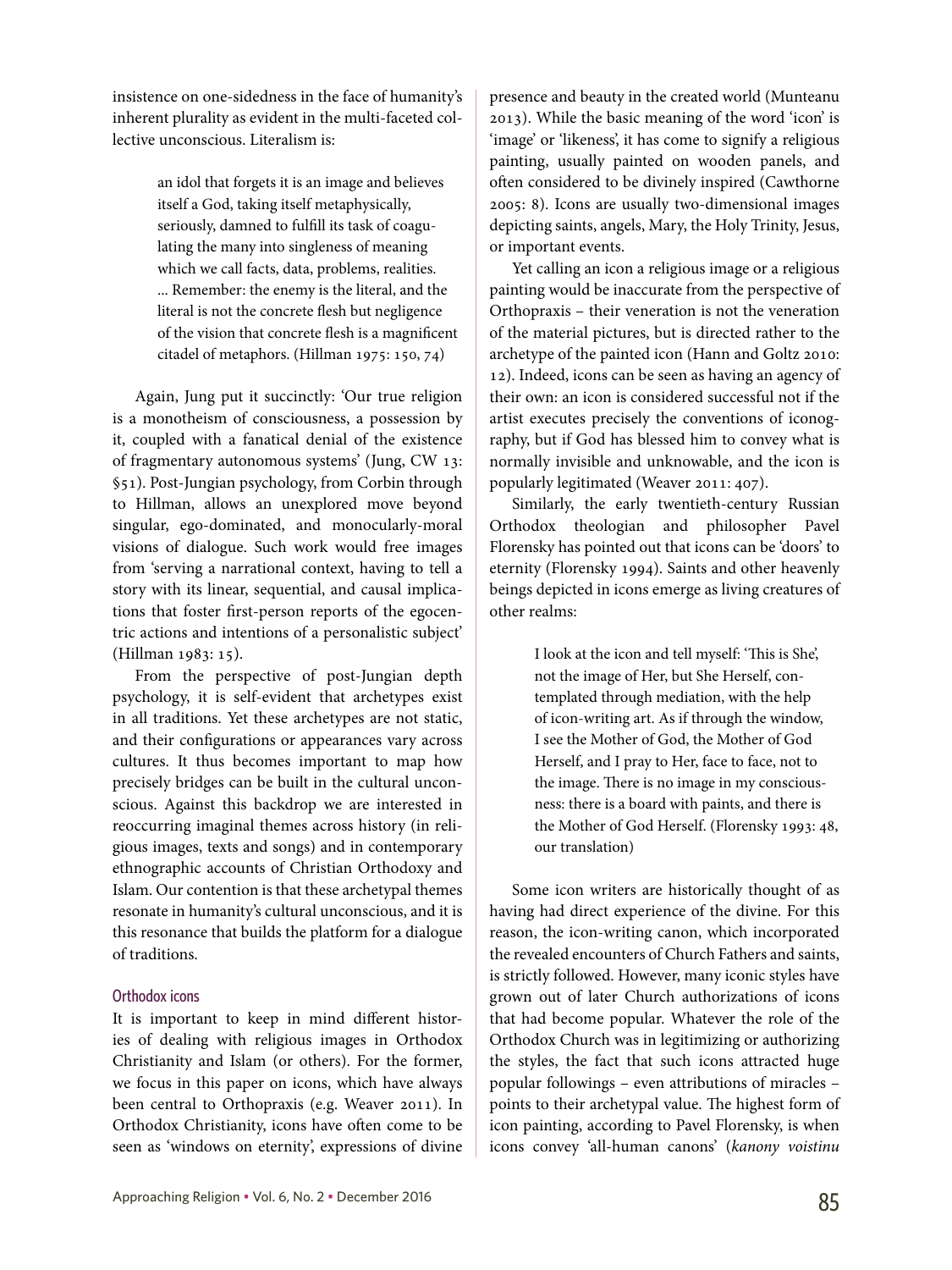*Enzyklopädie des Islam,* Bildergalerie zur Maria Bibliothèque de France, Manuscrits orientaux, online picture collection



Figure 1a (left). Maryam and Isa. Persian miniature (nd). Figure 1b (right). The Prophet Muhammad meets the prophets Is'mail, Is'haaq and Luut on his Mi'raj night journey, Apocalypse of Muhammad (1436, Herat).

*vsechelovecheskie*). 'The more ontological the spiritual comprehension, the more naturally it is received as something very familiar, longed for by all human consciousness' (Florensky 1993: 69). 'All-human canons' can be roughly compared with archetypes, which icons are supposed to capture, while the figures in the icons can be seen as the inhabitants of the realm of the imaginal.

## Islamic images

It has become almost a truism to point out aniconism, or even iconoclasm, amongst Muslims. Indeed, for various reasons Muslims have chosen to develop the art of writing to the almost complete exclusion of many other forms of art. Factors including political expediency were instrumental in defining what later became crystallized as (especially Sunni) dogma (Moosa 2014). Yet, arguably even the aniconistic art of calligraphy can be seen as a 'visual representation of God', representing divine presence in the world (Elias 2011: 127). There is a close relationship between Islamic art and Islamic spirituality (Nasr 1987), and images have been a core component of that. Vernacular practices of Islam reveal even more diverse attitudes and appropriations of images throughout history and in contemporary Islam.

Consider the multiple (stylistically iconic) depictions of the Prophet Isa (Jesus) and Maryam (Virgin Mary). This subject used to be a common classical depiction (Figure 1a). Likewise, the classical depiction of the Prophet Muhammad's night journey was frequently depicted (Figure 1b), although it is now common to blank out the face of the Prophet himself. Similarly, Muslim saints are often depicted in colourful paintings, posters and photographs placed in shrines or homes, which are experienced as 'the shadow of mercy' and the focus of 'lived' devotion within different mystically inspired practices of Islam in Pakistan (Frembgen 2011: 11).

The nature of Muslim practices around images varies from place to place. In West Africa, for instance, paintings and photographs of Sufi saints and their descendents are touched by devotees in order to receive *Baraka* (blessing, divine grace) (e.g. De Jong 2016). In South Asia, vernacular expression takes, for instance, the form of 'truck art', in which *Buraq* – the mythical steed that carried the Prophet Muhammad on his spiritual night journey – is still a common image (Ahmed 2011: 6).

However in no way do we reduce the real of the imaginal and religious aesthetics to images. Following the concept of material religion (Meyer 2011, Morgan 2005), we focus on the involvement of the body in religious practice. In Islam, as in Orthodoxy and other traditions, this includes mystical songs, the recitation of liturgical texts including in archaic languages, and so on, as domains of expressions of the imaginal. For instance, in much of the Muslim world, there is a tradition of devotional singing, often at shrines (*qawwaali*), in which audience participation through singing and dancing is essential to the performance. Although some of that is now coming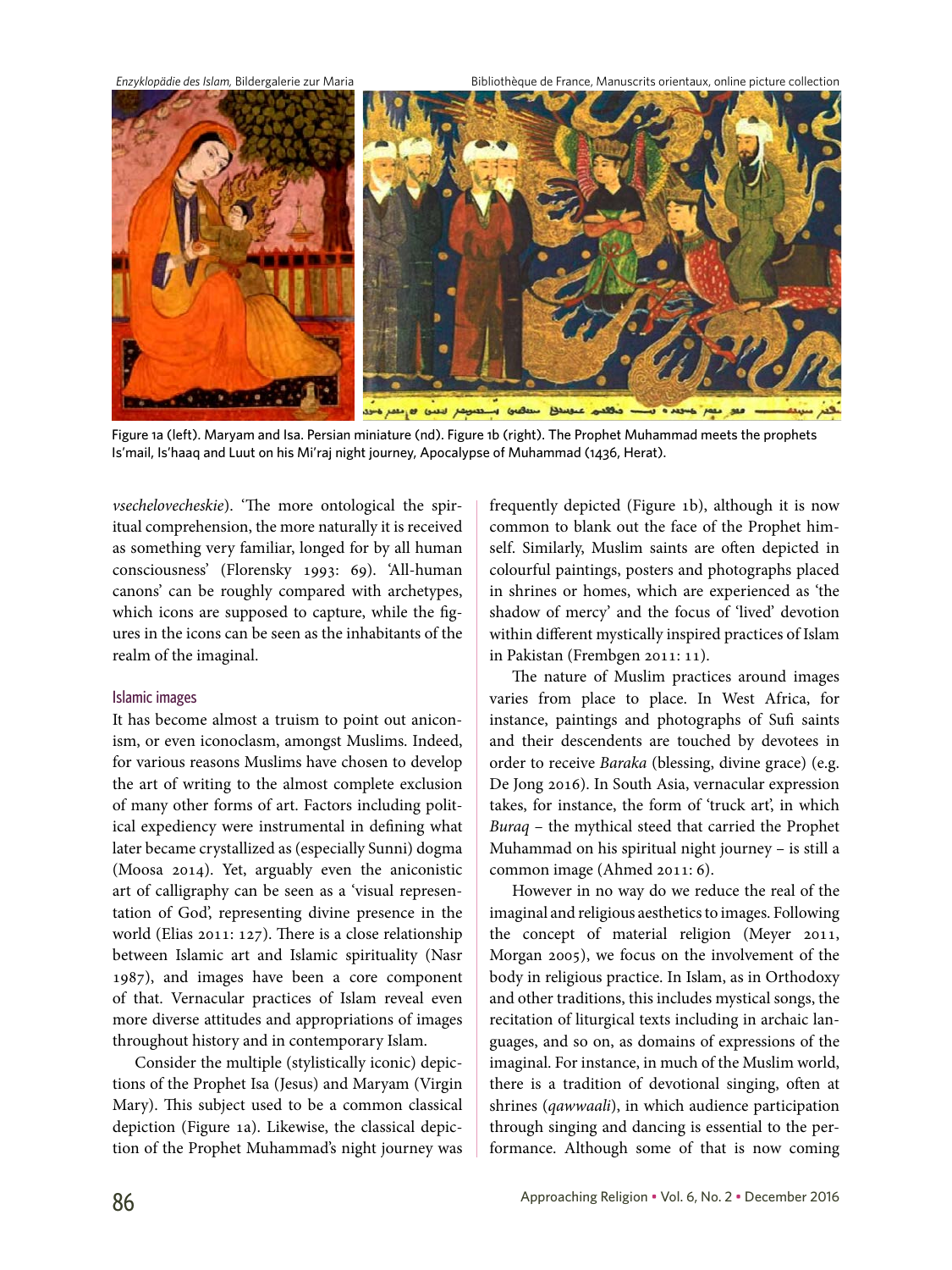Wikiwand

under interdiction (Bedford 2001), it remains a widespread vernacular practice and has been 'exported' to Europe (Bossius, Häger and Kahn-Harris 2011) and beyond.

## **The fish as an archetypal symbol**

Jung devoted considerable attention to fish symbolism, beginning with a historical analysis of the symbolism of Christ as a fish:

> The Christian fish symbol appeared in Alexandria around AD 200; similarly, the baptismal bath was described as a *piscina* (fish pond) quite early. This presupposes that the believers were fishes, as is in fact suggested by the gospels (for instance Matt. 4:19). There Christ wants to make Peter and Andrew 'fishers of men,' and the miraculous draught of fishes (Luke 5:10) is used by Christ himself as a paradigm for Peter's missionary activity. (Jung, CW 9, part II: §145)

Jung presaged a lengthy historical discussion on the astrological symbolism of Christianity: Christ's birth coinciding with the astrological Age of the Fish, being 'born as the first fish of the Pisces era, and … doomed to die as the last ram (αρνíον, lamb) of the declining Aries era' (Jung, *CW* 9, part II: §147). A number of people since have used this symbolism in different ways (including to impute Christian overlays on pre-existing pagan symbolism), but Jung's own use is subtle: the same archetype manifests itself throughout history, in pagan astrological symbolism and myths, in Jewish practices (from Cabalistic studies concerning devout Israelites living in the water of the doctrine to images on the benediction chalice), and in the personality of Christ. The fish was an important symbol for early Christians, partly (but only partly) due to the anagram ICTHYS (meaning 'fish' in classical Greek) of the words 'Iēsous Christos, Theou Yios, Sōtēr' or 'Jesus Christ, Son of God, Saviour' in English (Jung, CW 9, part II: §127).

A peculiarity of the fish symbol is often its dual nature: in many cases, the common Christian symbol is of *two* fish, either crossing horizontally and vertically as in early pagan representation, or as circling each other. As Jung discusses at length (Jung, CW 9, part II: §162ff), the dual fish is a potent symbol, indicating at the same time the divine/human nature of Christ, but also his presence/future-return and,



Figure 2. Fish symbol, 'Icthys' ('fish' in classical Greek).

interestingly, the Mother/Son dyad. For pagans, the Mother Goddess was often a virgin (Virgo), such as the virgin Kore bringing forth the Aeon, and of course the ancient Greek symbol for Pisces was of two fish circling each other. The fountain of Hera was thought to contain the one fish caught by the 'hook of divinity' to 'feed the whole world with its flesh' (Jung, CW, 9, part II: §178), and an early representation of the 'lady of the beasts' show her with a fish between her legs as if about to give birth to it (Neumann 1955: plate 134). An account of an engraving on an early Christian lamp even shows two fish devouring each other (Jeremias 1911). All of these themes bring out the point that the archetypal characteristics of the fish contain many essential components of the moral meaning of Christ. The symbol of the fish (especially of two fish curling around each other) is often representative of Christ. Yet its significance goes beyond popular uses such as on cars to signify that the owner is a Christian (Figure 2).

The symbol of the fish appears unexpectedly in the religious practices of Orthodox believers, for instance on the altar of a member of an Orthodox church in Finland, who told us she felt it was 'right' to place the image above the icons in a bedroom where she usually prays (Figure 3). In our discussion with her, she mentioned that she 'felt' a connection between Jesus and the fish.

In classical icons, the fish often appears as a side image, for instance swimming in the water in the famous icon of the Zoodochos Pighi (Figure 4a), or commonly in symbolism used by Orthodox churches around the world. Although the fish was used widely in early Christianity as a symbol, it is now predominantly employed in popular Protestant culture. Yet, its persistence in Orthodox symbolism indicates its archetypal importance.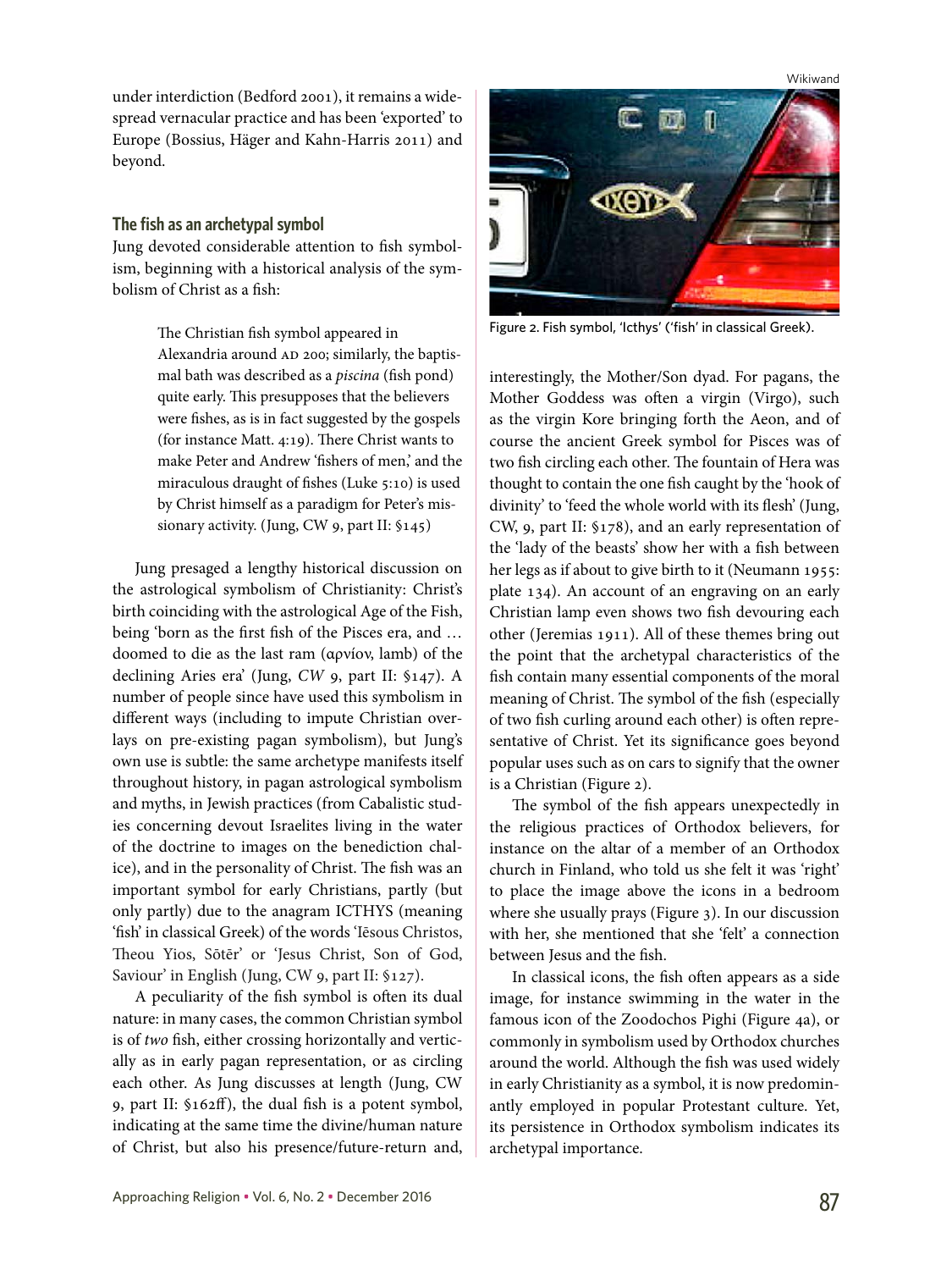

Figure 3 (left). Picture of a fish with an icon on a domestic altar, Finland. Figure 4a (middle). Zoodochos Pighi, Church of St Mary of the Spring (Istanbul). Figure 4b (right). Orthodox Church of America website.

The double fish symbol is – less commonly known – also prevalent in the Islamic tradition, for instance on a coin struck by the Mughal emperor Jahangir in seventeenth century India (Figure 5).

If we turn to more obviously religious depictions, there is an entire sub-tradition of depicting the prophets Khidr and Elias (Elijah) with fish (Figure 6).

The guiding figure in Surah 18 of the Quran (henceforth S.18, etc.), often associated with the Prophet Khidr by exegetes, appears after the Prophet Moses and his servant lose track of a fish (S.18: 59–61). Again, the Prophet Elias is generally depicted with fish, as in Figure 6a (note the *double* fish symbol). Khidr, the 'Verdant One' or 'Green One', is supposed to have drunk from the fountain of immortality and is a frequent guide to Muslim mystics. Despite the new dearth of imagery across the Sunni Muslim world, there are still many images that include the fish in vernacular practice, as for instance in posters used to illuminate a home or workplace with *Baraka* (Figure 7a).

Naturally, both the Quran and the Old Testament contain extensive references to the Prophet Jonah (Yunus) who was swallowed whole by a 'whale' when he tried to avoid God's command of a

mission and was then spat back whole when he submitted (Figure 7b). In fact, the 'whale' was traditionally depicted as a large *fish* in both traditions, often with scales, rather than as a mammal. Most classical and contemporary interpretations of the Quran translate the word *huut* in the story as 'fish' (S.37: 142).



Figure 5. Picture of Islamic coins from Mughal dynasty, AD 1605-27. Heritage Auctions website.

# **The chalice as an archetypal symbol**

The chalice is another emblematically Christian recurring symbol. Its most striking appearance is as the Holy Grail, a 'mysterious and haunting image, which crosses the borders of fiction and spirituality, and which, for eight centuries, has been a recurrent ideal in Western literature' (Barber 2004: 1). As Richard Barber shows, the mystery of the Grail lies not least in its constant inspiration for lay-people as the highest mystery of the Christianity, despite the fact that the Catholic and (many) Protestant Churches never officially recognized it (the Chalice of Benediction from I Corinthians 10:16 generally refers to the ritual of Eucharist/Communion). There is more scholarship on the Grail – from the question of its existence to the many quests it has inspired – than on almost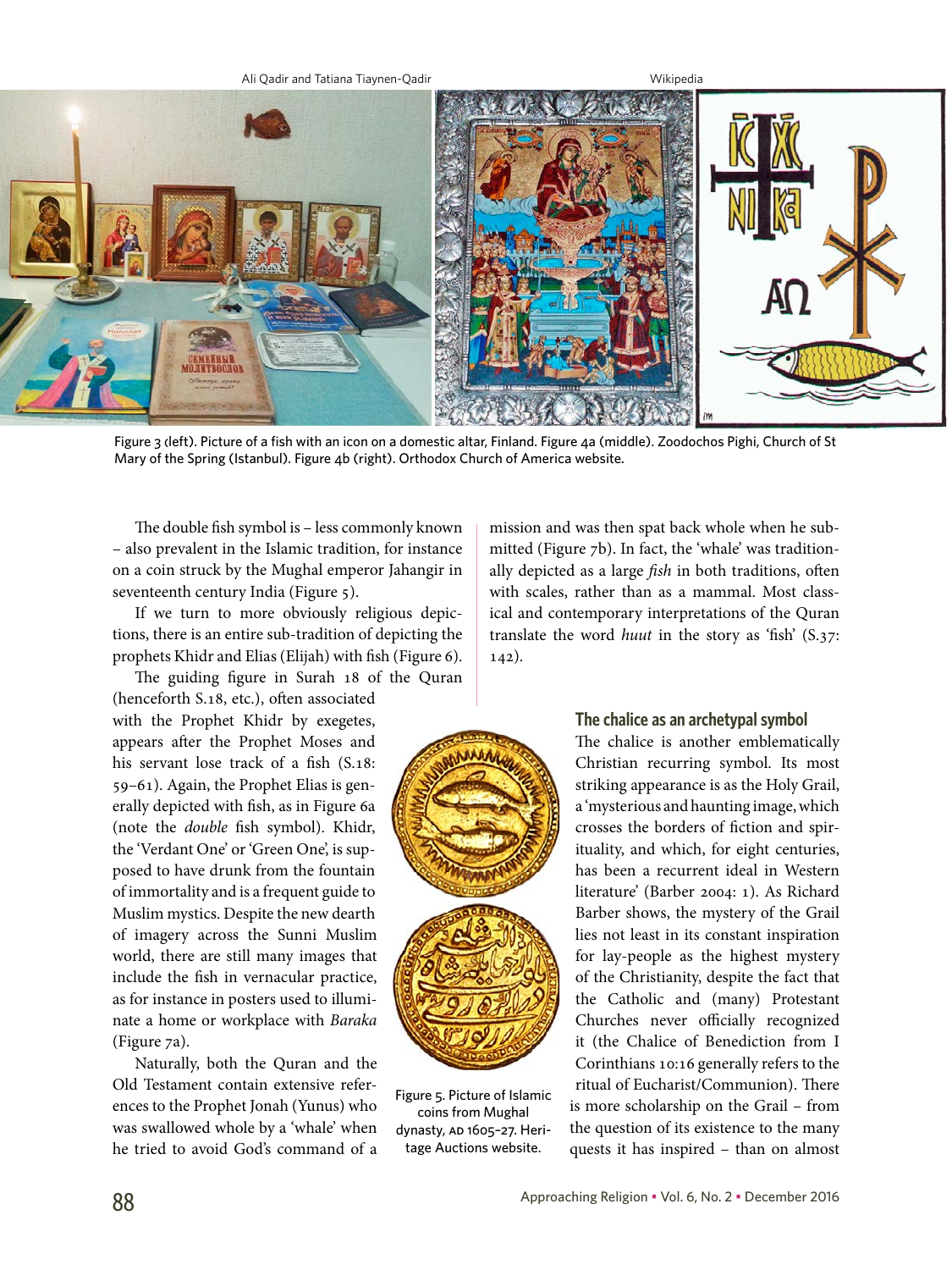<khidr.org>





Figure 6a (left). The prophets Elias and Khidr at the fountain of life, late 15th century. Folio from a *khamsa* (quintet) by Nizami (d. 1209); Timurid period. Opaque watercolour and silver on paper. Herat, Afghanistan, at The Freer Gallery of Art, Smithsonian Institution. Figure 6b (right). The Prophet Khidr on a fish, Western Asia (nd).

any other Christian symbol except the cross, although little of it is based on Eastern Orthodoxy. Yet, most accounts tend to overlook the Grail as an instance of the chalice and even fewer relate the symbol to a pre-existent *imaginal* archetype rather than a symbol *imagined*, and least of all do they comment on the widespread prevalence of this symbol across traditions and in a variety of practices (although see Jung and Franz 1998).

For post-Jungians, the chalice is an archetypal symbol *par excellence*; a cup of libation employed as 'the container, that which receives, holds, and perhaps alchemically transforms' divine wisdom as in the blood of Christ for Christians (Hollis 2000: 80). It occurs in the paintings, dreams, and visions of patients in depth-psychological analysis around the world and across time, and often stands for the soul. It appears in Jewish practice as the Kiddush Cup raised

on the Sabbath, or the wine glass broken by the groom during wedding feasts. In ancient Greece, the chalice belonged to Dionysus, that ambiguous figure associated with women, wine, and Apollo.

In Orthodox Christianity too, chalice symbolism is multifaceted and diverse. Receiving Holy Communion from a chalice, the sacred cup for the



Figure 7a (left). Poster of Jhulay Lal, South Asian patron saint of travellers, revered by Muslims and Hindus alike and reported to have disappeared in the Sindh River in AD 1020. This poster is done in a Hindu style, but with the Ka'aba (Mecca) and Holy Mosque (Medina) in the background and the saint reading a Quran. The top left Urdu inscription refers to him as 'Khidr'. Jhulay Lal sits on a fish. Private collection. See Ahmed 2011: 6–7. Figure 7b (middle). Jonah and the Whale in the *Jami' al-tawarikh* (*c*. 1400), attributed to Iran. Medium: ink, opaque watercolour, gold, and silver on paper. Held at the Metropolitan Museum of Art, New York. Wikipedia. Figure 7c (right). Jonah and the 'whale', Blog of Addis Ethiopia, entry entitled 'Prophet Jonah: Three thousand years later the story still significant' posted on 21.2.2016.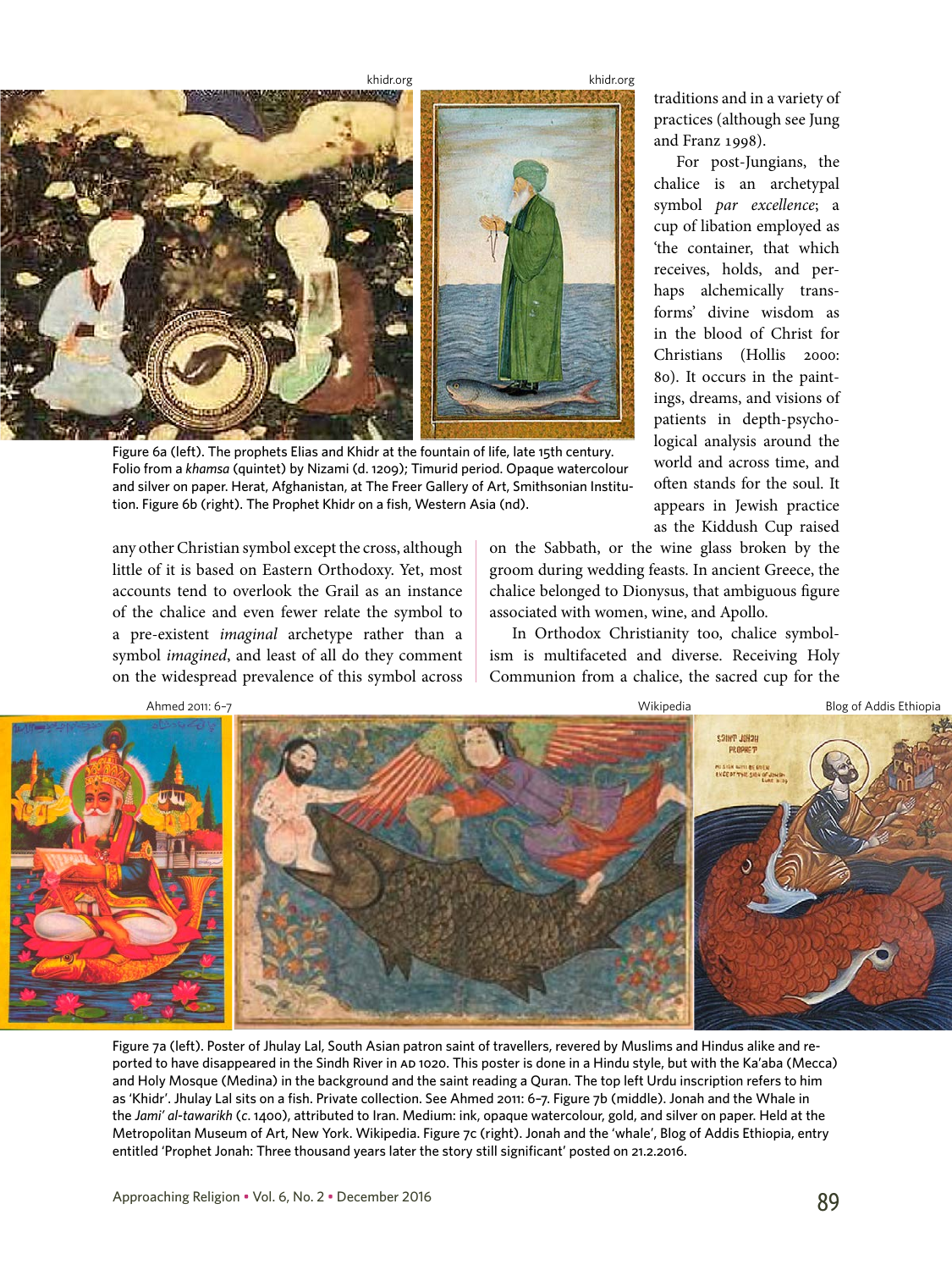

Figure 8. Orthodox icon of Theotokos 'Inexhaustible Cup'.

wine in the Eucharist, is the quintessence of the Divine Liturgy. The bread and wine are not meant to *symbolize*, but rather are mystically transfigured to *become*  the body and the blood of Christ (Merras 1992). The chalice is not only a symbol, but archetypically emerges within the mystery of the liturgy, in which the border between the human and imaginal realms is transgressed. In this sense, the liturgical service is not intended to be externally symbolic (Meyendorff nd). As discussed, the mystical and the theological are on the same spectrum in the Orthodox tradition (Lossky 1976); the Divine Liturgy, too, is not only a memento of the Last Supper but its active reliving.

The archetypal aspect of the chalice distinctively appears in the history and veneration of the 'miraculously revealed' icon of the Virgin, 'the Inexhaustible Chalice' (Figure 8), in which Mary 'in the light of the divine glory' contemplates her son, 'the Eternal God and Lord Jesus Christ, standing in the chalice' (Akathist nd). The icon 'miraculously' revealed itself to an illiterate, retired, alcoholic soldier in nineteenthcentury Russia, and was accepted by the Church only after many reports of its healing cure. The icon's veneration became part of popular practices even before 'the Inexhaustible Chalice' was incorporated

into the icon-writing canon. Or rather, its incorporation could be seen as the result of the archetypal significance of the icon in vernacular Orthodoxy. It is now venerated internationally.

The Akathist hymn, devoted to the Theotokos 'the Inexhaustible Chalice' is full of church poetry, metaphorically glorifying Mary as 'the Inexhaustible Chalice who quenches our spiritual thirst', 'a cup of heavenly gifts who always remains full', 'the Fountain of Immortality' ('the Chalice of Life and Immortality' in church Slavic (Akathist nd), 'life-giving fountain of healing', and 'the sea into whom all passions sink' (*ibid.*). Jesus also emerges as the sacred Chalice, 'the mystery of the Divine Eucharist' (*ibid.*). The chalice is amply present in church symbolism and practice today. Alongside the Eucharistic chalice of wine, there is a vast chalice of water used during baptism, or, for example when water is blessed during the feast celebrating the baptism of Jesus. Infants are literally bathed in such a chalice when they are baptized into the Orthodox Church (Figure 9).

The Mariological 'Life-giving Spring' (*Zoodochos Pighi* in Greek, *Zhivonosnyi Istochnik* in Russian) is another and more ancient icon that discloses the imaginal realism of the chalice in an Eastern Orthodox sanctuary of the Greek Orthodox Church in Turkey. The icon of the 'Life-giving Spring' depicts Mary and Jesus sitting in a marble fountain in the shape of the chalice from which water flows (Figure 4a above). Two angels are hovering over their heads, and around the spring the emperor and ailing people are shown in attitudes of longing, drinking from the 'Life-giving Spring'. To the side is painted a small pond containing fish. Similarly, there is an actual marble basin beneath the icon, in which two fish are swimming. According to tradition, the fish have been there for centuries, and the Turkish name for the place is Balikli, which means 'a place with fish'. There are multiple stories of cures, miracles and divine inspiration linked to this place, and even more so in connection to holy wells, which for instance in Russia are traditionally devoted to the most holy Theotokos.

The archetypal aspect of the chalice – Mary as the 'Fountain of Life and Immortality' – is also revealed in contemporary vernacular Islam. Consider this example of a middle-aged Muslim Pakistani woman who unconsciously created an almost exactly similar arrangement of Mariological icons and the holy well of Balikli in her home (Figure 10). According to Laila, she 'always felt Mary especially close to her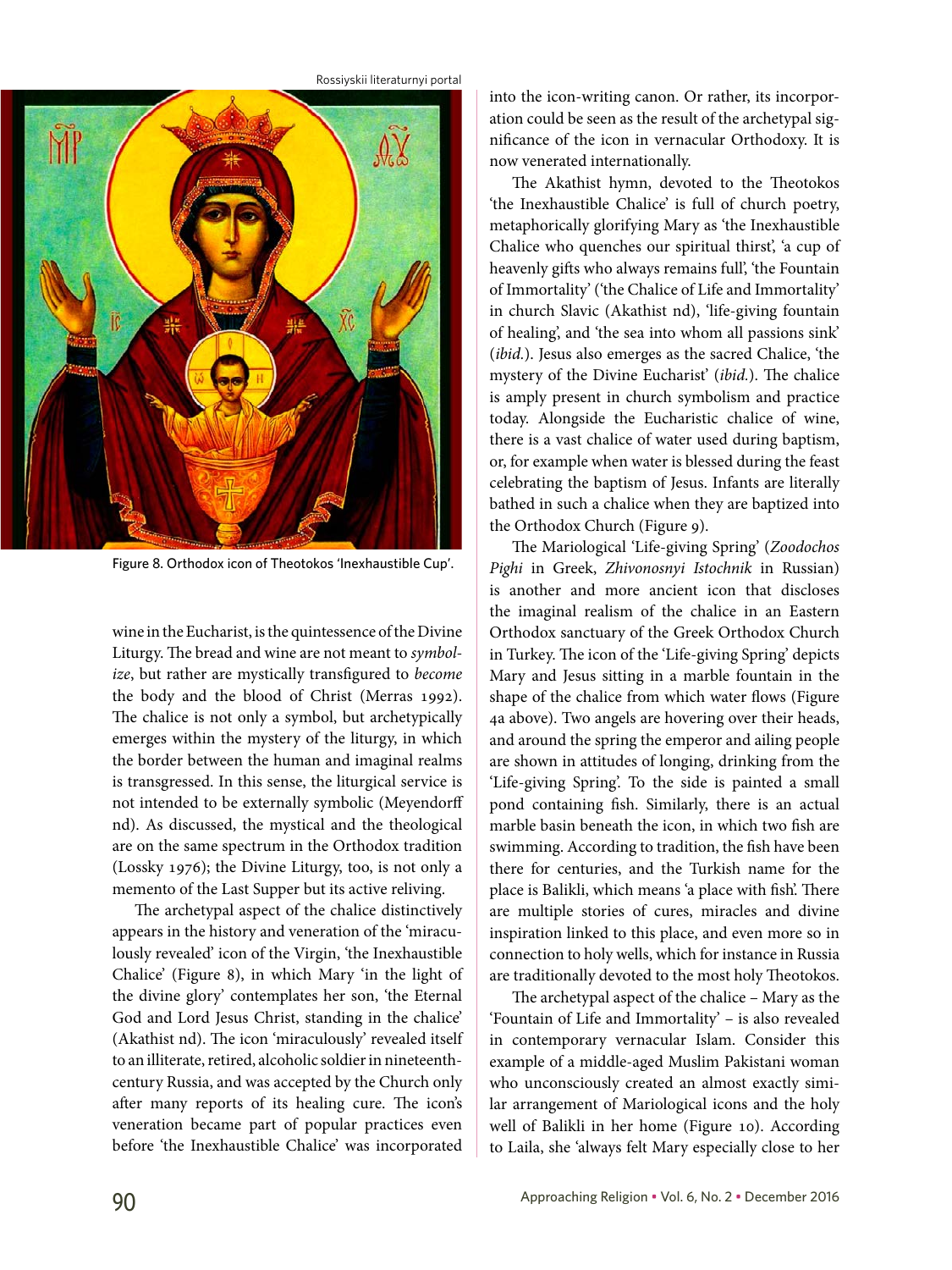heart'. This is not surprising given that the Virgin is the most honoured woman in Islam, 'whom Muslims look upon as the perfectly feminine' (Murata 1992: 318). The medieval Sufi Farid-ud-din Attar (of the famous *Conference of the Birds*, 1177) notes: 'When tomorrow on the Day of Resurrection the call goes up, "O men!", the first person to step forward into the ranks of men will be the Virgin Mary' (Attar 1967: 72; for a complete discussion on Mary's femininity and masculinity see Murata 1992).

Laila is a devout Muslim, and her home 'altar' includes numerous Orthodox icons of Mary, Hindu terracotta symbols and marigold motifs, as well as Islamic symbols of the Shia Hand-of-Five, blue pottery and various animals. There is also a Greek Orthodox icon of Mary and her parents, St Anna and St Joachim. To the left of the icons, behind the chalice, there is a statue of Mary in a blue garment, made by an illiterate Muslim artisan in a small village in the Punjab. The potter himself had put a figure of baby Jesus next to Mary to complete the divine couple of the Mother and the Son. There is an Islamic calligraphic print above Mary's figure, executed in traditional blue and white and in the shape of a perfect circle. Beneath the figures of Mary and Jesus there is a small pond with water and multiple ceramic chalices, from which the water flows, along with a ceramic fish. In the upper left corner above the calligraphy we may also observe a painting of a multitude of green fish.

Laila's domestic 'altar' – playing, at least in part, an aesthetic function in the living room of her home – is an illustration of the artistry and creativity to be found in vernacular religious practices (Primiano 1995), as well as of the kinds of synergetic combinations of various spiritual traditions in lived religion (Keinänen 2010). Yet above all, irrespective of the degree of conscious and unconscious choices made to arrange the altar in this specific way, Laila's altar's striking similarity with the Zoodochos Pighi in Turkey discloses the archetypal connection of the chalice, Mary, and fish in their hardly graspable complexity. Laila herself refers to a connection she 'feels' between Mary and the chalice.

To this, we can add the entire body of Sufi shrine music (*Qawwali*) from Central and South Asia in which the chalice appears ubiquitously as a carrier of divine wisdom (often wine). A curious example of this is found in the Shiite tradition of the Grail, a liturgical text used in ritual ceremonies in medieval Iran (Corbin 1998: 173–204). The ceremony –

Ljuba Rotko, 2015



Figure 9. A chalice with holy water prepared in a Finnish Orthodox church.

evocative of tales of Knights of the Round Table on a quest for the Holy Grail – involves a 'ritual of the cup'. Corbin's description of the ritual performed by the Shia Abul-Khattab and since repeated in esoteric circles, includes a central role for the Grail, as for instance when invoking Salman the Persian (a companion of the Prophet) with the words 'In his right hand he holds a Grail (or chalice) in which is found the servant of the Light', or again when a chalice is passed around the community before lifting it up to be refilled from the imaginal realm.

## **Discussion: towards an imaginal dialogue**

In this paper we have discussed two symbols that are archetypal in the sense both that they pervade history, geography and religious traditions, and that they emerge in the vernacular, material practices of the Orthodox and Muslim faithful. While the prevalence and historical significance of these symbols may have been researched by others, we have argued that the perspective of the imaginal separates our outline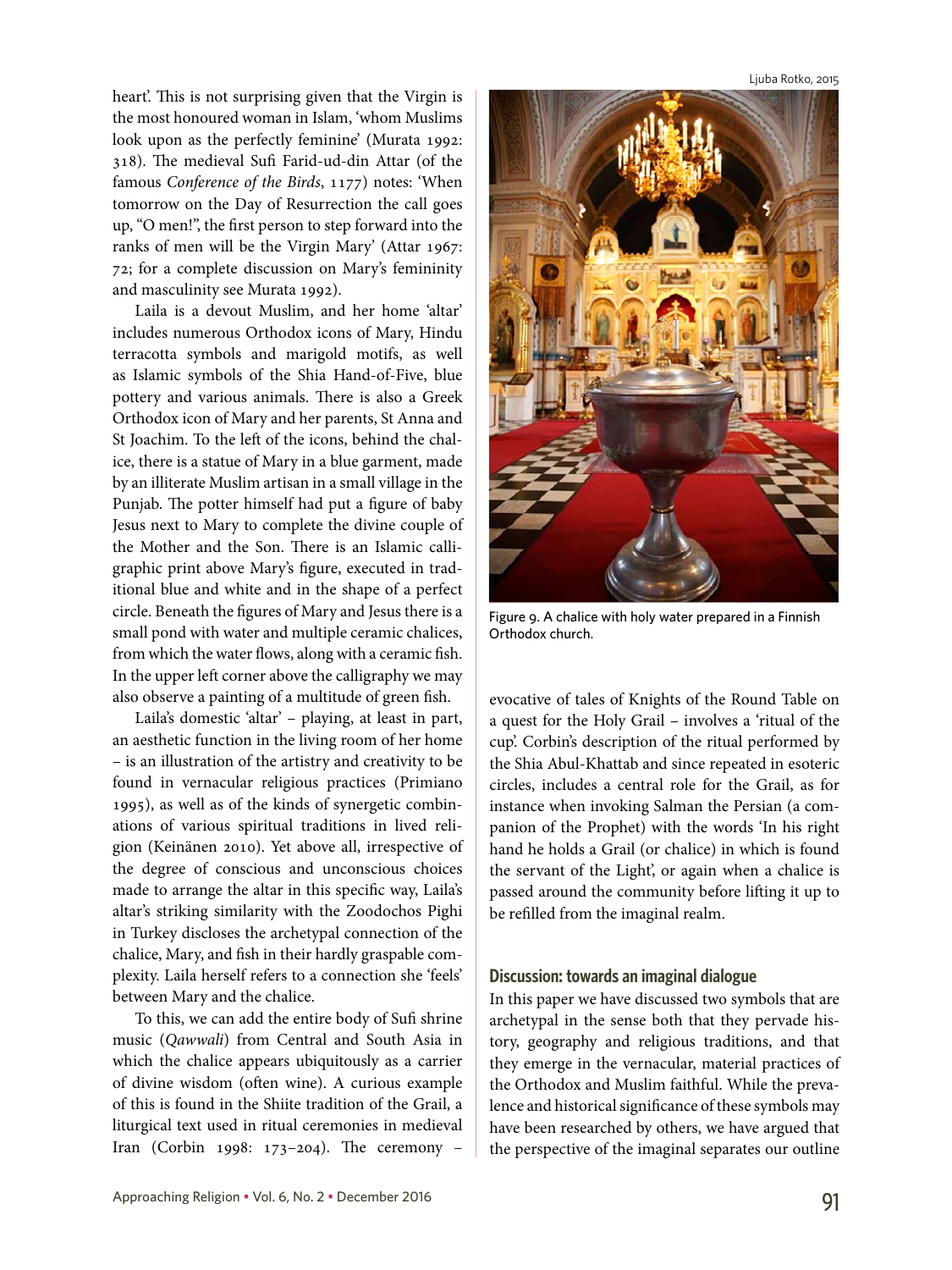

Figure 10. The domestic 'altar' of Laila, Lahore, Pakistan.

from most accounts in three ways. First, by drawing on post-Jungian archetypal psychology, such as that of James Hillman and Henry Corbin, as well as recent anthropological theories, we have described the prevalence of these symbols as being attributed to humankind's collective unconscious. This means that the symbols, in some sense, pre-exist actors: actors do not imagine them, but rather they can be seen as tapping into these symbols from the imaginal realm. Individuals in everyday life use these imaginal symbols to make sense of the world around them, in the same way that scholars use language to understand the world around them. Just as the physical or social world around us would make no sense without the language we use to describe it, so the spiritual world around us makes no sense without these archetypal images as building blocks. This leads to a somewhat neoplatonic ontology in which the ontic object is an instantiation of an archetypal symbol, and this is a charge Hillman and others have faced. However, archetypes are not mere ideal forms, but rather serve a function in the traveller's life-course.

Second, and consequently, we find that these archetypal symbols are expressed in places, times and traditions where one often doesn't look for them, such as the fish in Orthodox iconography, or both the fish and the chalice in Islamic practices. Equally importantly, these expressions are involved as objects in the vernacular practice of the faithful, whether on the domestic 'altars' of Muslim women in Pakistan or next to the icons alongside of which the Orthodox pray in Finland. If esoteric rituals such as Christian alchemical practices or Sufi Grail rituals are mapped, the presence of these archetypal expressions appears even more central.

Third, as a result of this material engagement in vernacular practice, we posit one utility of this sketch in a dialogue of traditions. While most psychological accounts would seek to uncover the meaning of such expressions in personal development, and theological accounts might seek to 'correct' the practices of the faithful, we are interested here in how this outline can help in a more or less stalled dialogue between religious traditions. What makes this possible is the notion

that artists tap into pre-existent archetypes, rather than fantasizing them into existence from within isolated egos. Such may not always be the case, yet by picking up the more popular archetypal expressions we believe a useful dialogue may be initiated on what these symbols mean in people's lives. This would not replace other forms of conceptual or political dialogue, but could add a useful element to them.

### Features of an imaginal dialogue

Our preliminary discussion of the fish and the chalice suggest two outstanding differences between such an 'imaginal dialogue' and more standard dialogues based on conversation. One difference is the remarkable complexity of archetypal symbols. The fish is an excellent example of this complexity that retains a 'family resemblance' of meanings in different traditions, contexts and times, without being reduced to a singular meaning in any one case. Using the archetypal fish symbol as a basis for dialogue is notably different from using abstract concepts of scientific 'reality' or political 'interest'. The latter would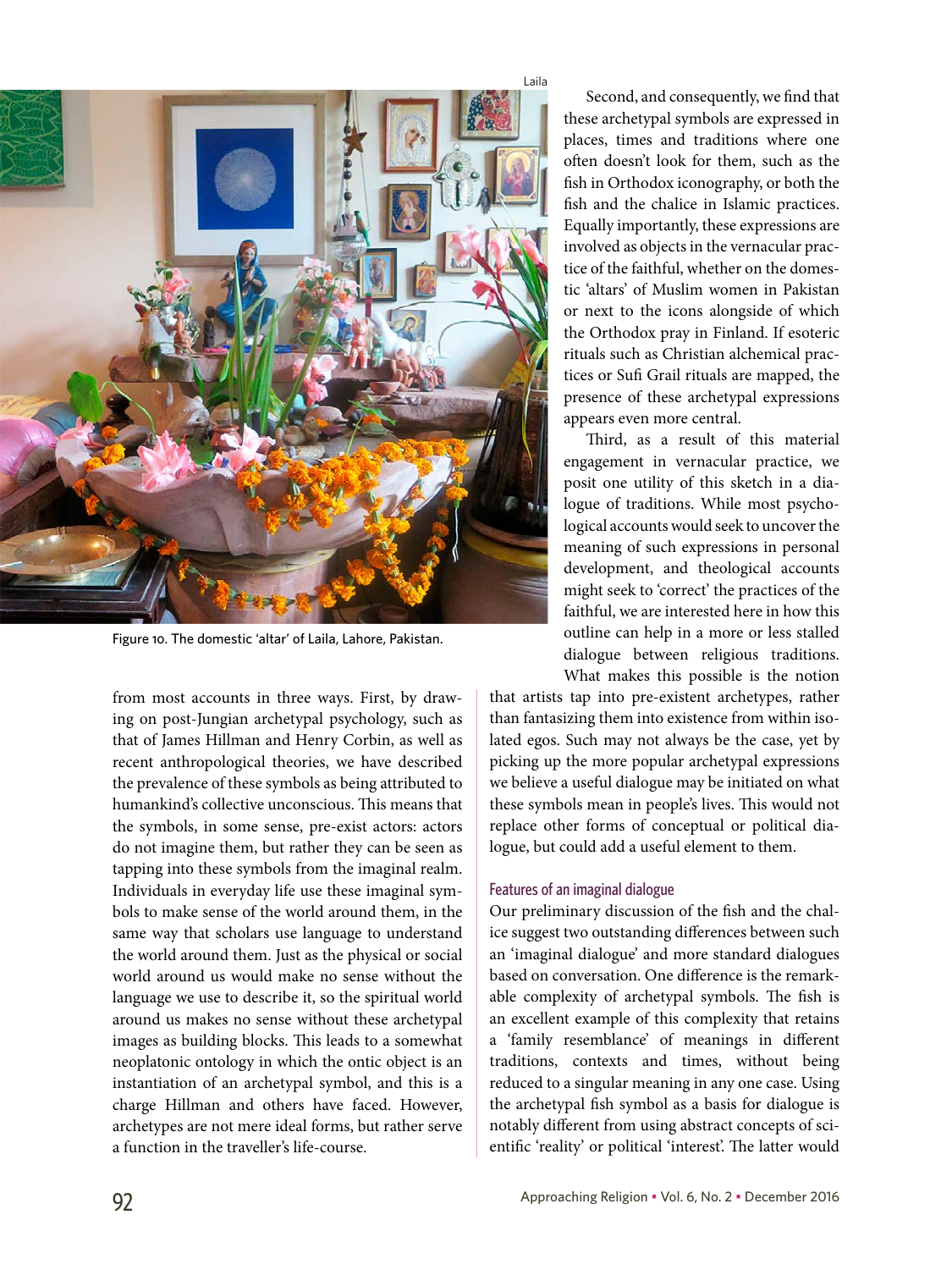lead naturally to a debate on definitions, on singular meanings that can be mutually agreed upon as a prerequisite to further concept-based discussion. A dialogue on fish can build on its biological definition as a mostly ectothermic, gill-bearing, aquatic craniate, paraphyletic organism (and the concomitant agreement on how biological vocabulary should be used). Or it can be based on needs of various populations served by a single body of fish (and the concomitant agreement on how fish should be used). However, such dialogues have been remarkably poor historically at yielding mutually satisfactory results. The archetypal perspective here suggests that dialogue can *also* be built without reducing the complexity of the symbols to other terms, but rather by exploring what the symbol means in vernacular practices. In other words, we look to an intriguing conception of 'imaginal communities' rather than epistemic communities (based on shared epistemological principles; see e.g. Haas 1992) or political communities (based on shared ethical understandings of interests).

Another difference from typical accounts of dialogue is our emphasis on material practice as opposed to conceptual/epistemological or political/ethical exchanges. A feature of archetypal symbols, as seen especially with the chalice, is that they are materially brought into the vernacular practices of the faithful. The ritualistic usage indicates that imaginal dialogue would not be based on passive contemplation (even of images) but rather on an active use of archetypal expressions to recreate and relive meaningful events, over and over, every time anew. Yet the re-creations are not 'mere' performances; they mean just as much to everyone who participates in them every time, as for instance do regular pilgrimages or ritual ceremonies, today and in the past.

These differences highlight the role of art in dialogue, but not in the passive sense of enjoying a particularly good painting. Rather, new mechanisms of dialogue need to be created that can fully engage material participation in archetypal symbols. Art – and here we include performing arts – offer an excellent first venue. We do not suggest here that this must be the only basis for a dialogue of traditions, but that such channels are at least worth exploring as additions to existing forms of dialogue. Again, we use the word 'tradition' not to indicate past, fossilized, beliefs. The imaginal is no less relevant in modern rationalist times, as is evident in the worldwide spread of contemporary images. It is only, as Hillman noted, that

scientized rationality has forgotten that it is but one archetype in the many-sidedness of human experience. Many more such symbols can be identified and, along with the two outlined here, need to be elaborated in their cross-traditional vernacular practice.

A crucial point arises from the meta-theoretical reflection that our approach to building bridges with symbols has relied extensively on post-Jungian depth psychology – the imaginal realm, archetypes, and the collective unconscious. Of course, it is not feasible to imagine that practitioners and the faithful in these, or other, traditions will rely on such theoretical frameworks before engaging in dialogue. So, is the possibility of such interreligious dialogue drastically limited by the requirement of a foreknowledge of depth psychology? We believe not. The very nature of archetypes and the collective unconscious implies a universality that we have sought to illustrate here by means of two symbols. The configuration of how these symbols manifest and what roles they play in people's lives vary over time and culture. It is important now to appreciate how these symbols come together again in (unconscious) relationships among people, and how those relations can be enhanced further. So interreligious dialogue based on archetypal symbols should be possible, regardless of prior cognitive reflection.

However, in order to develop this point further, we need a much more thorough understanding of how users of these symbols engage with them in their religious practices. Ethnographic studies (e.g. around religious art in homes) can illuminate what meanings people give to symbols such as the chalice or the fish in their lives; how they relate to them in their faith, and whether such meanings and roles in different traditions offer a basis for experiential dialogue. In particular, the lack of such research in Islam typically, means that more attention is required there. Another component of this would be greater appreciation of the personal and spiritual effects of such symbols over time in the private lives of the faithful. We thus believe that long-term, multi-sited and multi-tradition-based ethnographies of how the faithful engage with religious symbols is needed to expand on this basis for interreligious dialogue.<sup>3</sup>

Operationalizing the utility for such a complementary dialogue of traditions thus needs further empirical and theoretical work. However, we have

3 We are grateful to a reviewer for pointing out this important reflection and need for further research.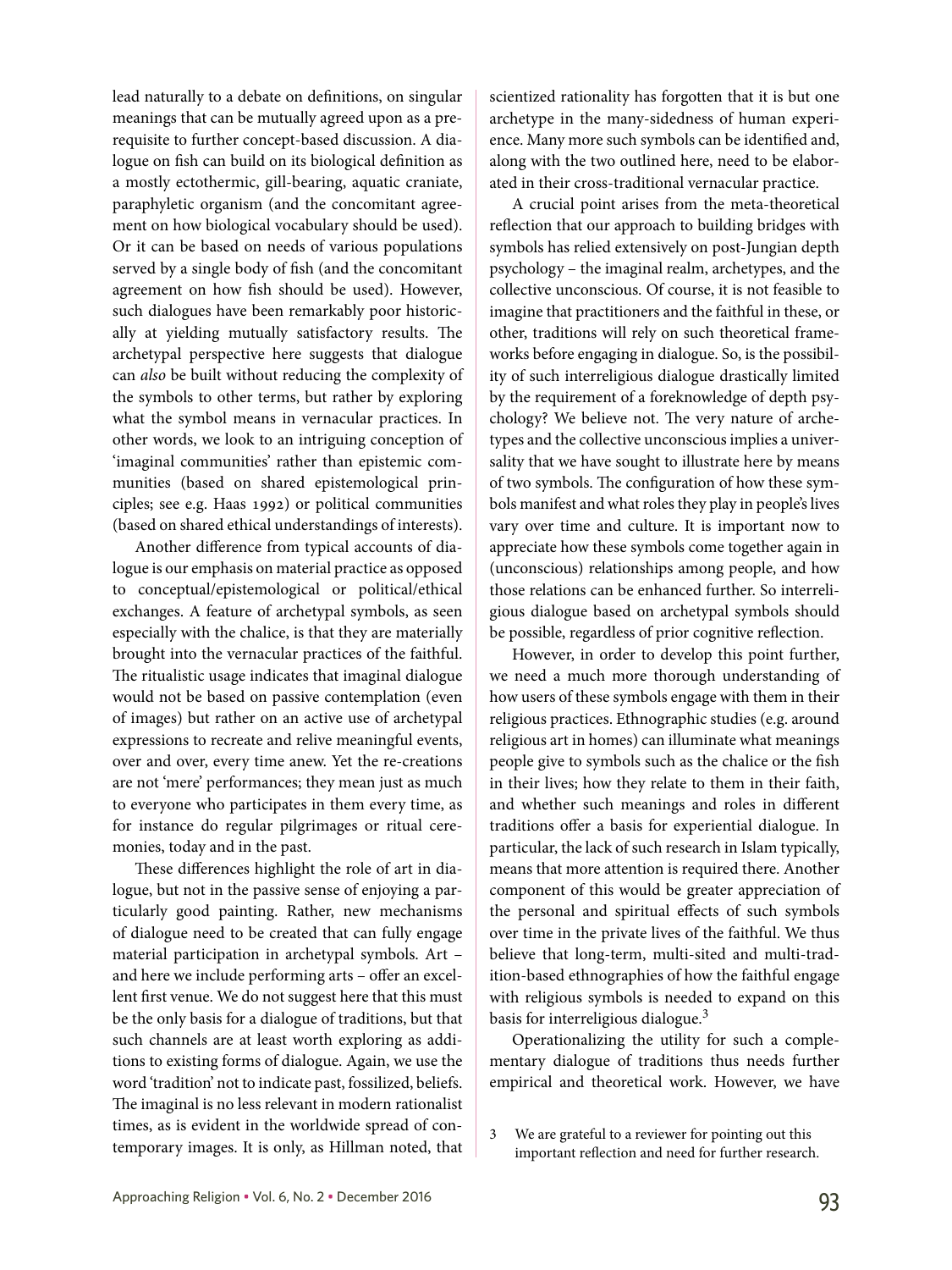tried to show how such an effort is theoretically well grounded and potentially very powerful in overcoming barriers to dialogue. The theory of archetypes and what we refer to as 'deep culture' invokes a shared and continuing heritage that remains to be explored. In this sense we suggest that the future lies in our collective past.

#### **Ali Qadir** is post-

doctoral researcher at the Tampere research group for cultural and political sociology, University of Tampere, Finland. He gained his doctoral degree from the same university, and has worked in aca-



demia and non-profit organizations internationally. His research centres on global & transnational sociology, as well as religious studies (especially in Islam), and he has recently been studying images and materiality in Islam and Orthodox Christianity. He has published widely, for instance in *Sociology of Religion*, *Sociology of Islam*, *International Sociology*, and the *European Journal of Cultural & Political Sociology*. Part of his research for this article was supported by an Academy of Finland research fellowship, *Morality in Politics* (SA296045), Ali Qadir Pl.



**Tatiana Tiaynen-Qadir** is postdoctoral researcher at the Sociology Unit, University of Turku, Finland. She was awarded her doctoral degree in social anthropology from the University of Tampere, and has worked on a number of research

projects and as a univer-

sity lecturer in Finland and in Russia. Her research focuses on transnational anthropology of the family, religious studies, and the culture of therapeutic in modern Russia and Finland. She has recently been studying images and materiality in Islam and Orthodox Christianity. She has published in journals and edited volumes in Russian, Finnish, and English. Her research for this article was funded by the Academy of Finland project, *Tracking the Therapeutic* (SA289004), Suvi Salmenniemi Pl.

## **References**

- Ahmed, Durre S. (ed.), 2002. *Gendering the Spirit: Women, Religion & the Post-Colonial Response*  (London, Zed Books)
- —2011. 'The journey: Buraq, Jhuley Lal and Zulljinah' in *Mazaar Bazaar: Design and Visual Culture in Pakistan*, ed. Saima Zaidi (Karachi, Oxford University Press), pp. 2–9
- Akathist, nd. 'Akathis hymn to Theotokos the Inexhaustible Cup', [<https://akathistreconstructed.](https://akathistreconstructed.wordpress.com/theotokos) [wordpress.com/theotokos](https://akathistreconstructed.wordpress.com/theotokos)-cup/> (accessed 6.3.2016)
- Alasuutari, Pertti, and Ali Qadir, 2016. 'Imageries of the social world in epistemic governance', *International Sociology*, 31(6), pp. 633–52
- Attar, Farid-ud-din, 1967. *Tadhkirat al-awliya'*, tr. A. J. Arberry (Tehran, Zuwwar)
- Azumah, John, 2002. 'The integrity of interfaith dialogue', *Islam and Christian–Muslim Relations*, 13(3), pp. 269–80
- Bamford, Christopher, 1998. 'Esotericism today' in *The Voyage and the Messenger: Iran and Philosophy*, by Henry Corbin (Berkeley, CA, North Atlantic Books), pp. xiv–lx
- Barber, Richard, 2004. *The Holy Grail: Imagination and Belief* (Cambridge, MA, Harvard University Press)
- Bedford, Ian, 2001. 'The interdiction of Music in Islam', *The Australian Journal of Anthropology*, 12(1), pp.  $1 - 14$
- Besley, Tina, and Michael A. Peters (eds), 2012. *Interculturalism, Education and Dialogue* (New York, Peter Lang)
- Bohm, David, 1996. *On Dialogue* (Abingdon, Routledge)
- Bossius, Thomas, Andreas Häger, and Keith Kahn-Harris (eds), 2011. *Religion and Popular Music in Europe: New Expressions of Sacred and Secular* (London, I.B. Tauris)
- Brown, Richard Harvey, 1989. *A Poetic for Sociology: Toward a Logic of Discovery for the Human Sciences* (Cambridge University Press)
- Cawthorne, Nigel, 2005. *The Art of the Icon* (London, Bounty Books)
- Cheetham, Tom, 2015. *Imaginal Love: The Meanings of Imagination in Henry Corbin and James Hillman* (Thompson, CT, Spring Publications)
- Corbin, Henry, 1964. 'Mundus Imaginalis, or the imaginary and the imaginal', paper presented in Colloquim on Symbolism, Paris, June
- —1981. *Creative Imagination in the Sufism of Ibn Arabi*, tr. Ralph Manheim (Princeton University Press)
- —1998. *The Voyage and the Messenger: Iran and Philosophy*, tr. Joseph Rowe (Berkeley, CA, North Atlantic Books)
- De Jong, Ferdinand, 2016. 'Animating the archive: the trial and testimony of a Sufi saint', *Social Anthropology*,  $24(1)$ , pp. 36–51
- Elias, Jamal J., 2011. 'Not reading the writing on the wall: the purpose of Qur'anic calligraphy on buildings', in *Mazaar Bazaar: Design and Visual Culture in Pakistan*, ed. Saima Zaidi (Karachi, Oxford University Press), pp. 120–9
- *Enzyklopädie des Islam* website, [<http://www.eslam.de](http://www.eslam.de)> (accessed 24.10.2016)
- Florensky, Pavel Aleksandrovich, 1993. *Ikonostas. Izbrannye trudy po iskusstvu* (Sankt-Peterburg, Mifril, Russkaya Kniga)
- Frembgen, Jürgen Wasim, 2011. '*Rehmat ka sayah* the shadow of mercy: glimpses of Muslim saints' portraits'